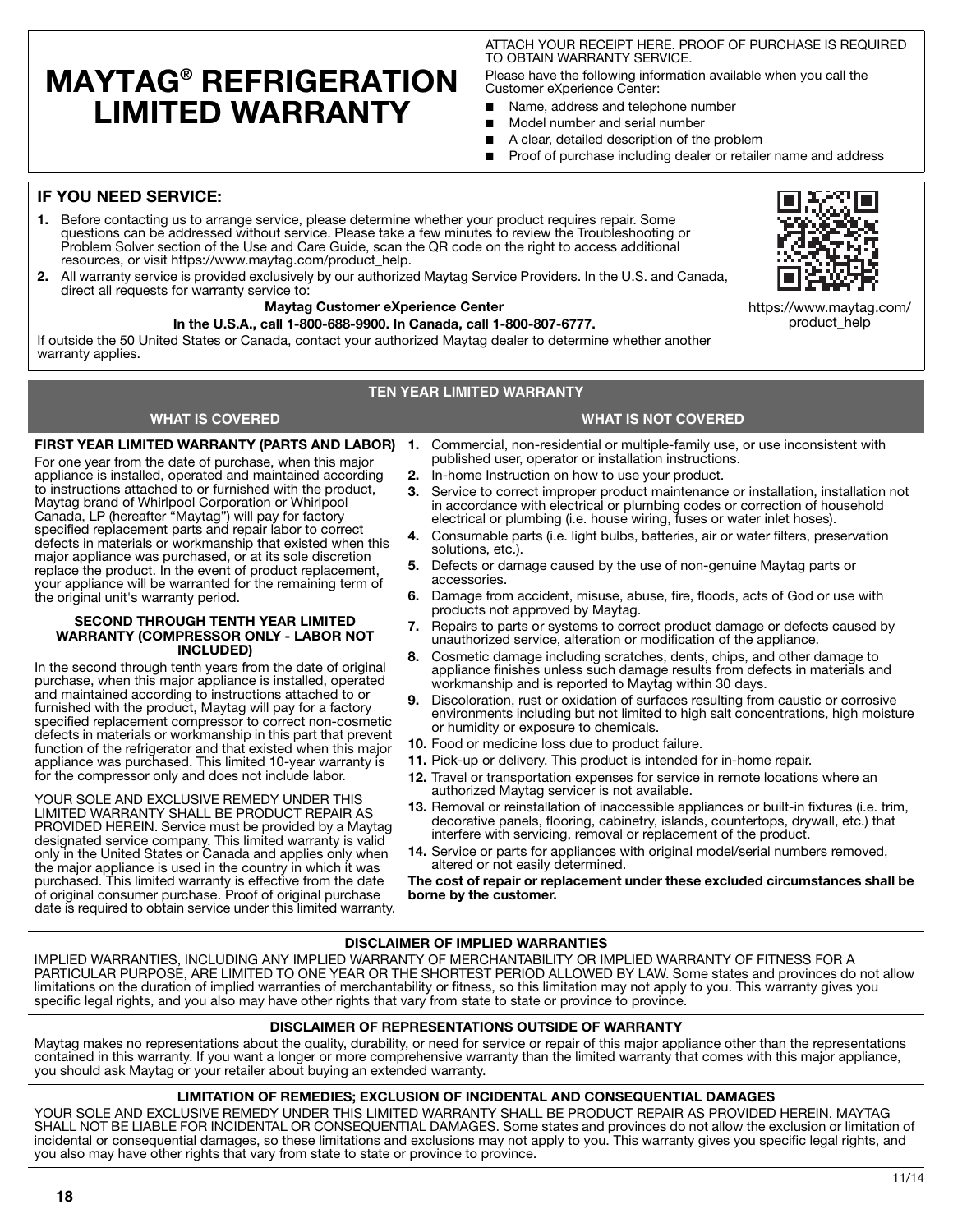# **ACCESSOIRES**

Les accessoires de réfrigérateur suivants sont disponibles. Pour commander, nous contacter et demander les numéros de pièces.

Aux É.-U., consulter **www.maytag.com/accessories** ou nous contacter au **1-800-688-9900**.

Au Canada, consulter **www.maytag.ca** ou nous contacter au **1-800-807-6777**.

**GARANTIE LIMITÉE DES** 

**APPAREILS DE RÉFRIGÉRATION MAYTAG®**

**Nettoyant et poli pour acier inoxydable affresh® :** Aux É.-U., commander la pièce numéro W10355016 Au Canada, commander la pièce numéro W10355016B **Lingettes pour acier inoxydable affresh® :** Aux É.-U., commander la pièce numéro W10355049 Au Canada, commander la pièce numéro W10355049B

**Nettoyant pour appareil ménager et cuisine affresh® :** Aux É.-U., commander la pièce numéro W10355010 Au Canada, commander la pièce numéro W10355010B

**Filtre à air :** Commander la pièce n° W10311524

**Ensemble d'inversion du sens d'ouverture :** Commander la pièce n° W10395149

ATTACHEZ ICI VOTRE REÇU DE VENTE. UNE PREUVE D'ACHAT EST OBLIGATOIRE POUR OBTENIR L'APPLICATION DE LA GARANTIE. Lorsque vous appelez le centre d'eXpérience de la clientèle, veuillez garder à disposition les renseignements suivants :

- Nom, adresse et numéro de téléphone
- Numéros de modèle et de série
- Une description claire et détaillée du problème rencontré
- Une preuve d'achat incluant le nom et l'adresse du marchand ou du détaillant

## **SI VOUS AVEZ BESOIN DE SERVICE :**

- **1.** Avant de nous contacter pour obtenir un dépannage, veuillez déterminer si des réparations sont nécessaires pour votre produit. Certains problèmes peuvent être résolus sans intervention de dépannage. Prenez quelques minutes pour parcourir la section Dépannage ou Résolution de problèmes du guide d'utilisation et d'entretien, scannez le code QR ci-contre avec votre téléphone intelligent pour accéder à des ressources supplémentaires, ou rendez-vous sur le site http://www.maytag.ca.
- 

**2.** Tout service sous garantie doit être effectué exclusivement par nos fournisseurs de dépannage autorisés Maytag. Aux É.-U. et au Canada, dirigez toutes vos demandes de service sous garantie au

### **Centre d'eXpérience de la clientèle Maytag Aux É.-U., composer le 1-800-688-9900. Au Canada, composer le 1-800-807-6777.**

Si vous résidez à l'extérieur du Canada et des 50 États des États-Unis, contactez votre marchand Maytag autorisé pour déterminer si une autre garantie s'applique.



http://www.maytag.ca